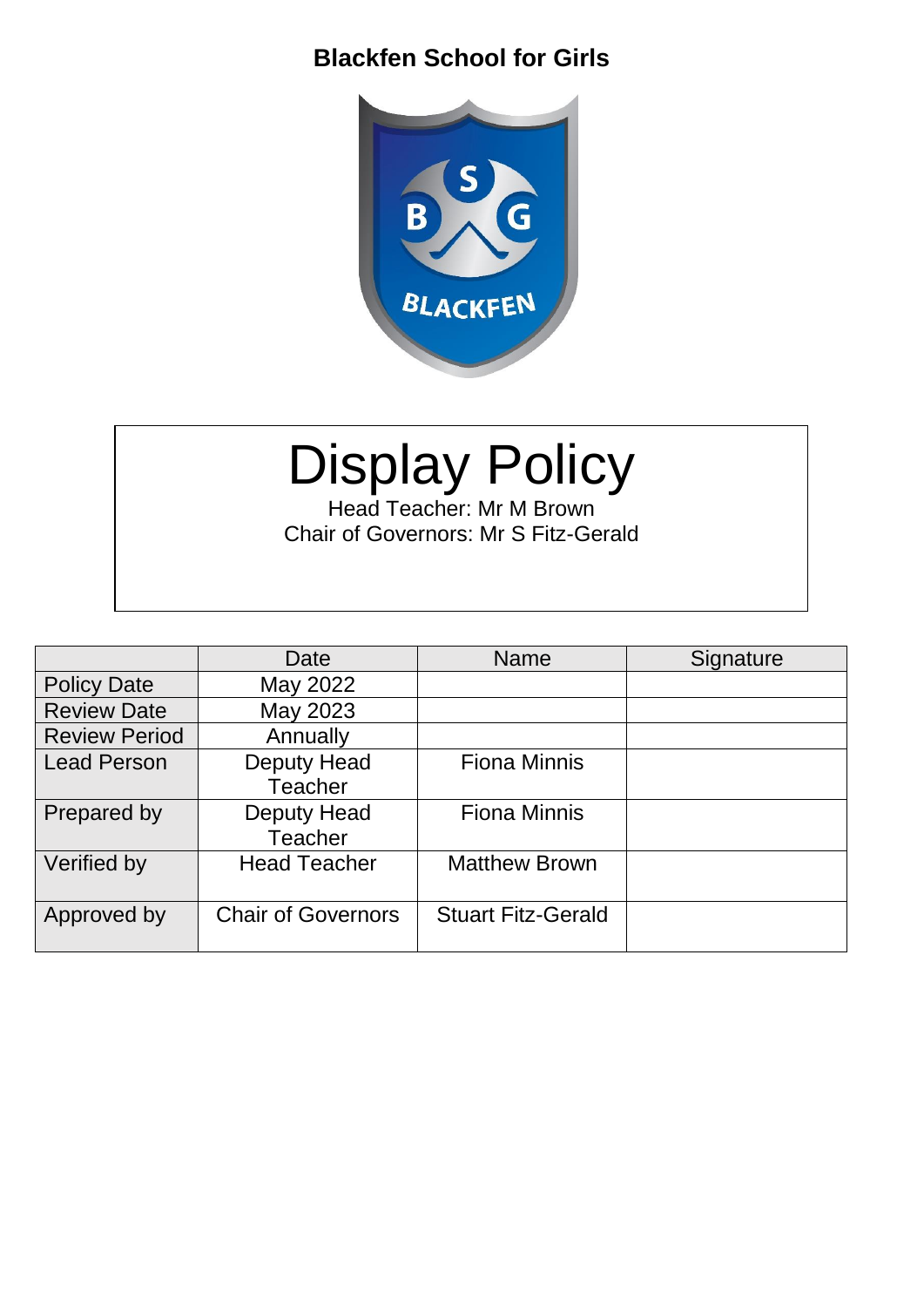## **Blackfen School for Girls**

#### **Rationale**

The school recognises the importance of display in supporting teaching and learning, in celebrating the diversity of our school and the achievements of all our students. We believe that the physical environment should have a positive impact on achievement and provide a stimulating and exciting working environment for all members of Blackfen School community.

#### **Outcomes**

- Displays are used to support teaching and learning.
- Displays promote equality and diversity in the selection of images and text used, supporting an ethos in school that values and respects all members of Blackfen School community, e.g. referencing different traditions, cultures, and religions; challenging stereotypes; raising awareness that all individuals should be treated equally and fairly regardless of their age, gender, religion, disability, sexual orientation, or race.
- The physical environment has a positive impact on achievement, aspirations and teaching and learning.
- The physical environment underpins an ethos of excellence that is shared by all members of Blackfen School community.

#### **Procedures**

All members of staff are responsible for co-ordinating displays in teaching rooms and designated faculty or key stage areas. Faculty Leaders and Subject Leaders should oversee the displays in their areas. Administration assistants will support the finalisation of display materials as discussed and agreed with the relevant staff.

Displays should be changed regularly to reflect current learning and recent achievement as well as the cultural diversity of our school within the wider local, national and global community. Displays should be designed to be kept in good order; checked and repaired where necessary; maintained to a high standard and **changed at least annually**.

All display areas outside the classrooms are designated to a faculty, subject or other specified user. No displays or notices should be put up anywhere apart from on display boards.

#### **Classroom displays must:**

- Aid learning (e.g. glossaries, maps, diagrams to which teachers can refer) and stimulate further enquiry.
- Inspire improvement in learning (e.g. model answers); set out course structure and content.
- Demonstrate how students achieve their levels or marks by displaying a range of marked examples; promote inclusivity by reflecting the achievements of different groups of students.
- Where appropriate, contain a community notice board which displays notices, supports community group cohesion (e.g. birthdays, student of the week) and encourages student voice through student leadership notices.
- Promote literacy including the display of key subject terminology and the literacy marking code
- Support the Behaviour Charter by displaying the rules for learning where appropriate.